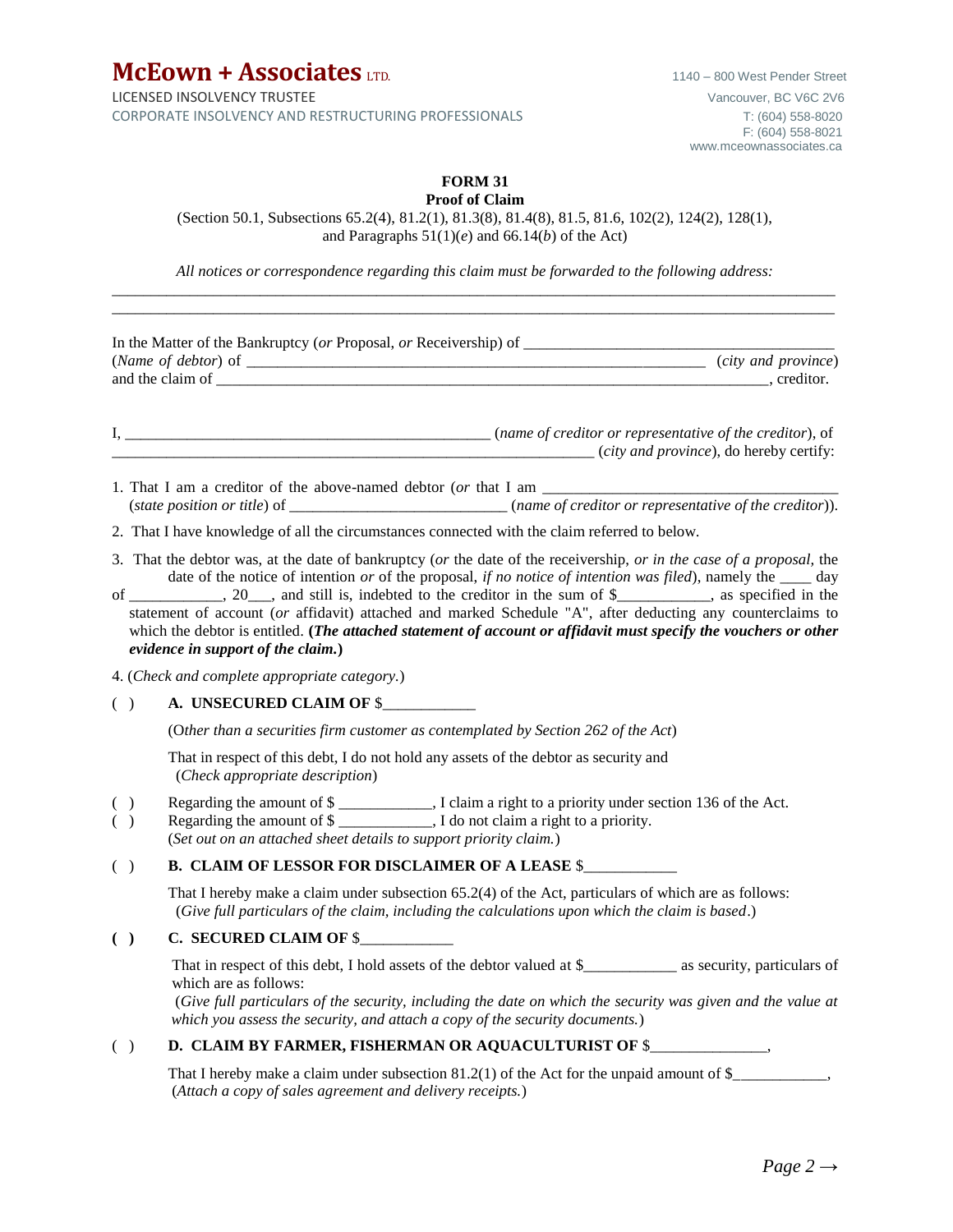### ( ) **E. CLAIM BY WAGE EARNER OF** \$\_\_\_\_\_\_\_\_\_\_\_\_\_\_\_

- () That I hereby make a claim under subsection  $81.3(8)$  of the Act in the amount of  $\$\_\_\_\_\_\_\_$
- () That I hereby make a claim under subsection  $81.4(8)$  of the Act in the amount of  $\frac{8}{2}$

## ( ) **F. CLAIM BY EMPLOYEE FOR UNPAID AMOUNT REGARDING PENSION PLAN OF**  $\mathbb S$

That I hereby make a claim under subsection 81.5 of the Act in the amount of \$ That I hereby make a claim under subsection 81.6 of the Act in the amount of \$\_\_\_\_\_\_\_\_\_\_\_\_.

### ( ) **G. CLAIM AGAINST DIRECTOR** \$\_\_\_\_\_\_\_\_\_\_\_\_\_\_\_\_\_,

(*To be completed when a proposal provides for the compromise of claims against directors.*)

That I hereby make a claim under subsection 50(13) of the Act, particulars of which are as follows: (*Give full particulars of the claim, including the calculations upon which the claim is based.*)

### ( ) **H. CLAIM OF A CUSTOMER OF A BANKRUPT SECURITIES FIRM \$**

That I hereby make a claim as a customer for net equity as contemplated by section 262 of the Act, particulars of which are as follows:

(*Give full particulars of the claim, including the calculations upon which the claim is based.*)

5. That, to the best of my knowledge, I am (*or* the above-named creditor is) (*or* am not *or* is not) related to the debtor within the meaning of section 4 of the Act and have (*or* has) (*or* have not *or* has not) dealt with the debtor in a non-arm's-length manner.

6. That the following are the payments that I have received from, the credits that I have allowed to, and the transfers at undervalue within the meaning of subsection 2(1) of the Act that I have been privy to or a party to with the debtor within the three months (*or, if the creditor and the debtor are related within the meaning of* Section 4 of the Act or were not dealing with each other at arm's length, within the 12 months) immediately before the date of the initial bankruptcy event within the meaning of subsection 2(1) of the Act: (*Provide details of payments, credits and transfers at undervalue.*)

## **(***Applicable only in the case of the bankruptcy of an individual.***)**

( ) I request that a copy of the report filed by the trustee regarding the bankrupt's application for discharge pursuant to subsection 170(1) of the Act be sent to the above address.

| D<br><br>∸<br>- |  |  |  |  |  |
|-----------------|--|--|--|--|--|
|-----------------|--|--|--|--|--|

Creditor Witness

\_\_\_\_\_\_\_\_\_\_\_\_\_\_\_\_\_\_\_\_\_\_\_\_\_\_\_\_ \_\_\_\_\_\_\_\_\_\_\_\_\_\_\_\_\_\_\_\_\_\_\_\_\_\_\_\_\_\_\_\_

Phone Number: \_\_\_\_\_\_\_\_\_\_\_\_\_\_\_\_\_\_\_\_\_\_\_\_\_\_\_\_\_\_\_\_\_\_\_\_\_

Fax Number:

Email Address: \_\_\_\_\_\_\_\_\_\_\_\_\_\_\_\_\_\_\_\_\_\_\_\_\_\_\_\_\_\_\_\_\_\_\_\_\_

**NOTE:** If an affidavit is attached, it must have been made before a person qualified to take affidavits.

**WARNINGS:** A trustee may, pursuant to subsection 128(3) of the Act, redeem a security on payment to the secured creditor of the debt or the value of the security as assessed, in a proof of security, by the secured creditor.

Subsection 201(1) of the Act provides severe penalties for making any false claim, proof, declaration or statement of account.

**NOTE:** If a copy of this Form is sent electronically by means such as email, the name and contact information of the sender, prescribed in Form 1.1, must be added at the end of the document.

**INSTRUCTIONS:** Instructions on how to complete the proof of claim form can be found at [www.mceownassociates.ca](http://www.mceownassociates.ca/) under the forms tab.